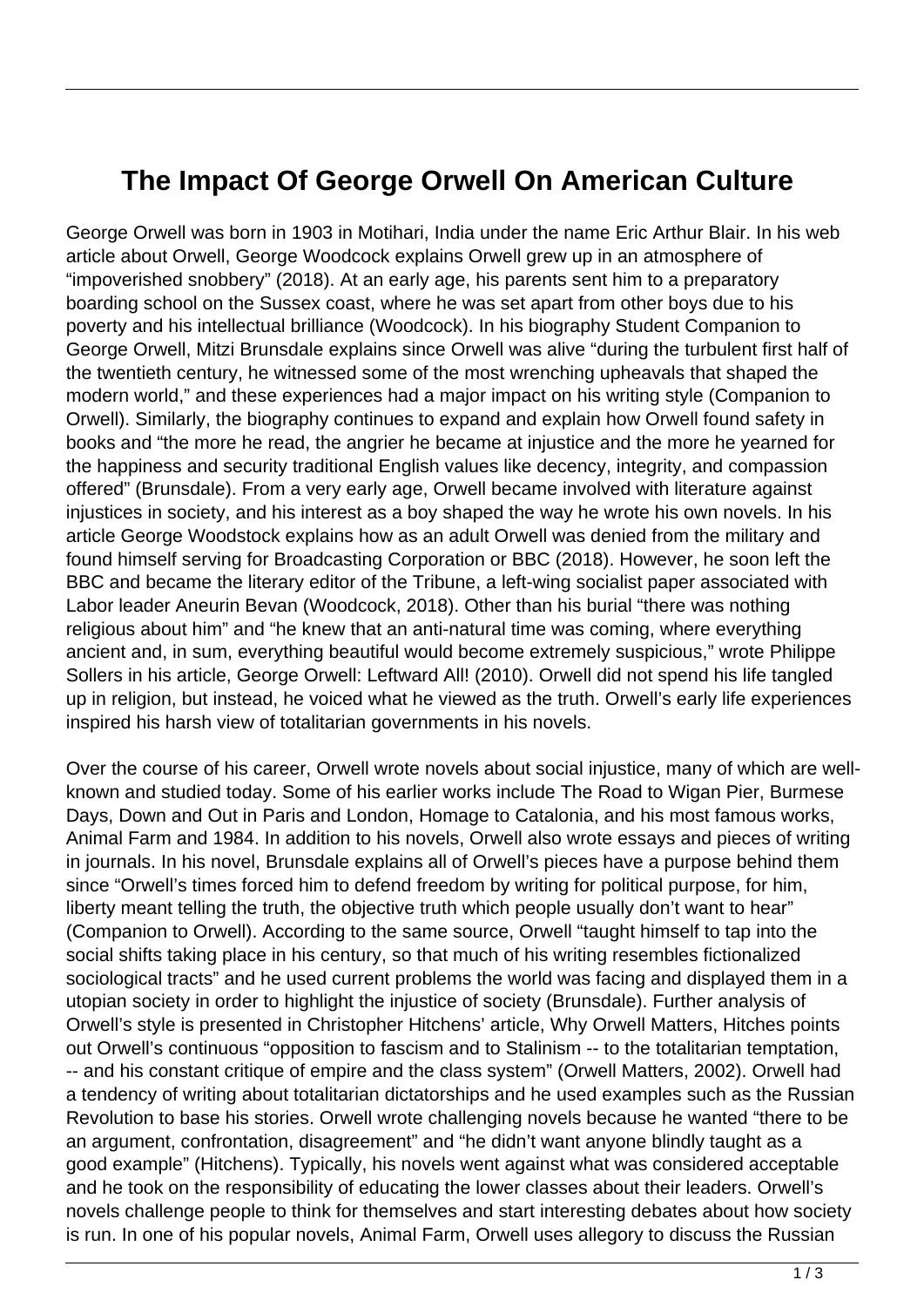## Revolution.

One of Orwell's most famous novels is Animal Farm. In a criticism about the novel, George Woodcock wrote "Animal Farm was one of Orwell's finest works, full of wit and fantasy and admirably written" (2010). This story is widely explored throughout the nation and used in classrooms to teach important themes and history. The plot includes a group of farm animals who overthrew their abusive human owners in order to start a society of their own. The animals "intelligent and power-loving leaders, the pigs, subvert the revolution and form a dictatorship whose bondage is even more oppressive and heartless than their former human masters" (Woodcock). The story alludes to important historical events such as the Russian Revolution, the Boxer Rebellion, and the Cold War. Through the use of allegory one theme of the novel shows "the subversively easy way means subjectively reducing complex nuances of language too often opposite-meaning minimal units---in the process abandoning the objective truth that keeps us free" (Brunsdale). In the 2002 article Why Orwell Matters it is stated "Animal Farm made him famous and, for the first time, prosperous" and is one of his most popular novels (Hitchens). In a similar manner, Orwell continues to talk about dictatorship in more of his novels, and further attempts to point out the flaws of human government in 1984.

In another one of Orwell's novels, 1984, he continues to speak of totalitarian governments. This novel features a utopian society where every aspect of citizens' lives are controlled by the government. In his article, How Orwell Predicted the Challenge of Writing Today, Gessen writes "Orwell's Appendix to Nineteen Eighty-Four, "The Principles of Newspeak" leaps from Everyman to every social system, from the doomed individual to any society that dooms itself by perverting language and is servant technology to conceal, mystify, and deceive" (2018). In the novel the government removes words from the dictionary and over time degradation of language occurs. This theme shows totalitarianism since the government restrict the information of the people in order to become wiser. Orwell personally believed every person "can exercise clear headed common sense and reject the perversion of language and the blithe and lethal disregard of historical fact and objective truth--- if the individual is willing, as he was, to pay the price" (Brunsdale). 1984 presents the topic of making choices and suffering the consequences. Orwell used this novel to present the idea all humans are free to do as they choose as long as they are willing to accept their fate. The main character, Winston Smith "rather than having his face torn off by rats in the torture chamber" accuses his girlfriend (Sollers). Orwell uses this cruel story to show humans can be broken down and are capable of being controlled. Winston's betrayal of the woman he loved for the government highlights the theme of totalitarianism and Orwell warns against giving a government an abundance of power. Similarly, George Woodcock in an article evaluates the novel and explores the thought 1984 "gains much of its power from the comprehensive rigour with which it extends the premises of totalitarianism to their logical end: the love of power and domination over others" (2018). Critics speak about the uniqueness of the story's ending and evaluate Orwell's statements about dictatorship. 1984 is unparalleled and no other author has shared the harshness of society in the same way as Orwell. Through his work, Orwell was able to highlight defects in society and changed the optimistic view of most Americans. These two novels, with dozens of other novels, short stories, and movies, illustrate George Orwell's impact on American Culture.

Orwell's novels challenge the status quo and show readers dark realizations about freedom in society. In his article How Orwell Predicted the Challenge of Writing today, Gessen talks about Orwell's novels, praising his works saying "these are the very books that facilitate conversation, that create mental public space, that influence the viewpoint of one's